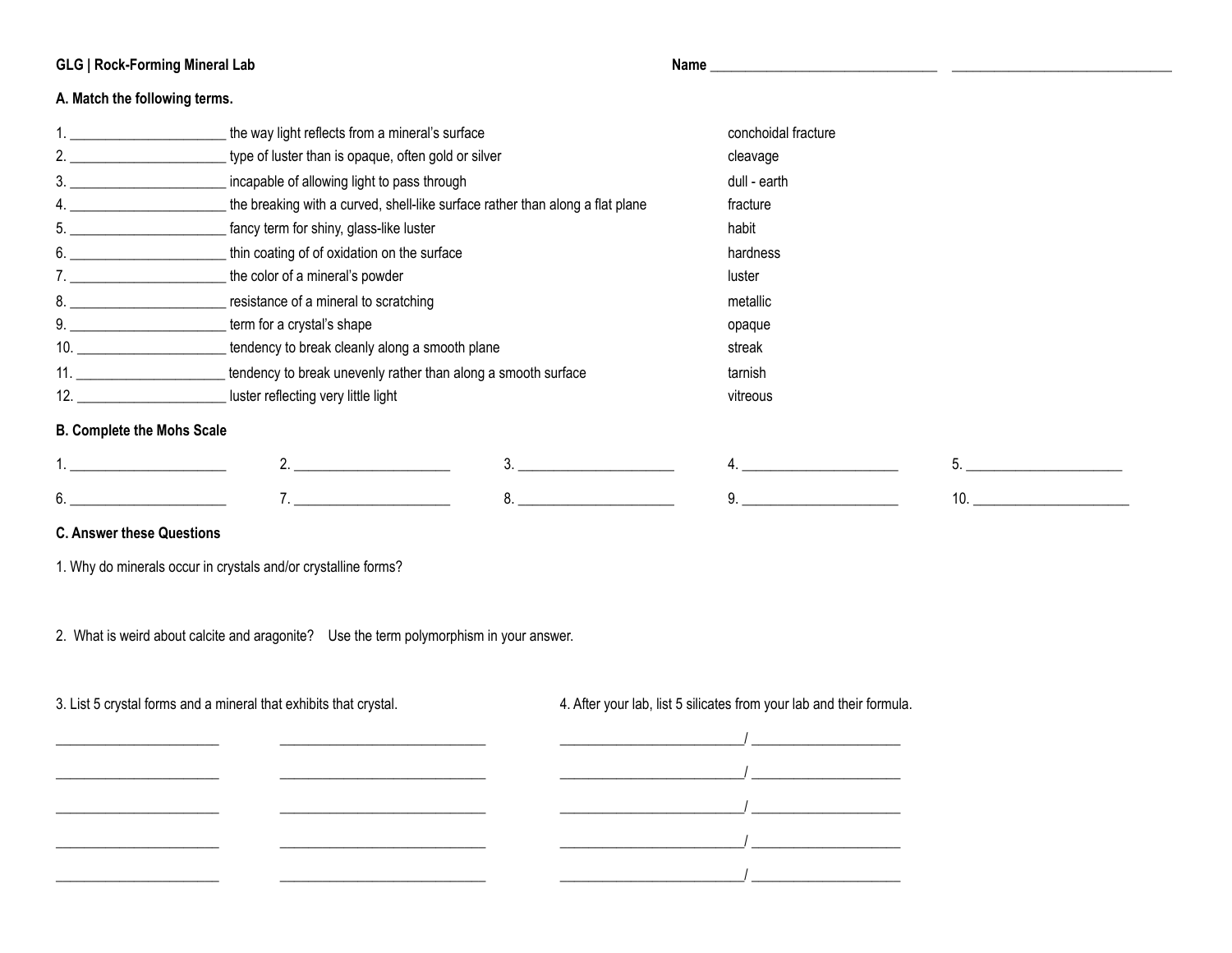## **D. For each of the following analogies, circle the one word of the four which relates to the single word in the same way as the first pair of words.**

| 1. cinnabar:red                                                                  | malachite: green, red, yellow, blue                                                  |  | Example rocks:geology | cells:biology                                                                    |  |
|----------------------------------------------------------------------------------|--------------------------------------------------------------------------------------|--|-----------------------|----------------------------------------------------------------------------------|--|
| 2. luster:shine                                                                  | hardness: powder, split, fizz, scratch                                               |  |                       |                                                                                  |  |
| 3. two directions: feldspar                                                      | one direction: calcite, halite, mica, galena                                         |  |                       |                                                                                  |  |
| 4. reddish-brown:hematite                                                        | greenish-black: pyrite, calcite, galena, gold                                        |  |                       |                                                                                  |  |
|                                                                                  | 5. radioactive: geiger counter fluorescence: ultraviolet light, X-rays, magnet, acid |  |                       |                                                                                  |  |
| 6. muscovite: white                                                              | biotite: gold, dark brown-black, grey, silver                                        |  |                       |                                                                                  |  |
| 7. diamond:corundum                                                              | quartz: topic, calcite, feldspar, fluorite                                           |  |                       |                                                                                  |  |
| 8. calcite:carbonate                                                             | magnetite: dolomite, silicate, sulfide, ferrous                                      |  |                       |                                                                                  |  |
| 9. diamond: adamantine                                                           | asbestos: resinous, silky, waxy, vitreous                                            |  |                       |                                                                                  |  |
| 10. streak: powder                                                               | cleavage: splitting, glowing, scratching, tasting                                    |  |                       |                                                                                  |  |
| E. Complete these sentences with a correct answer.                               |                                                                                      |  |                       |                                                                                  |  |
|                                                                                  | has a specific gravity of 19.3.                                                      |  |                       | 2. A common mineral that can be identified by the taste test is ________________ |  |
| 3. Cold, dilute hydrochloric (HCl) acid will cause _____________________________ |                                                                                      |  |                       |                                                                                  |  |
|                                                                                  |                                                                                      |  |                       |                                                                                  |  |
| 6. A bright, yellow mineral is ________________________.                         |                                                                                      |  |                       |                                                                                  |  |

8. \_\_\_\_\_\_\_\_\_\_\_\_\_\_\_\_\_\_\_\_\_\_\_\_ is identified by its silvery-white thin sheets.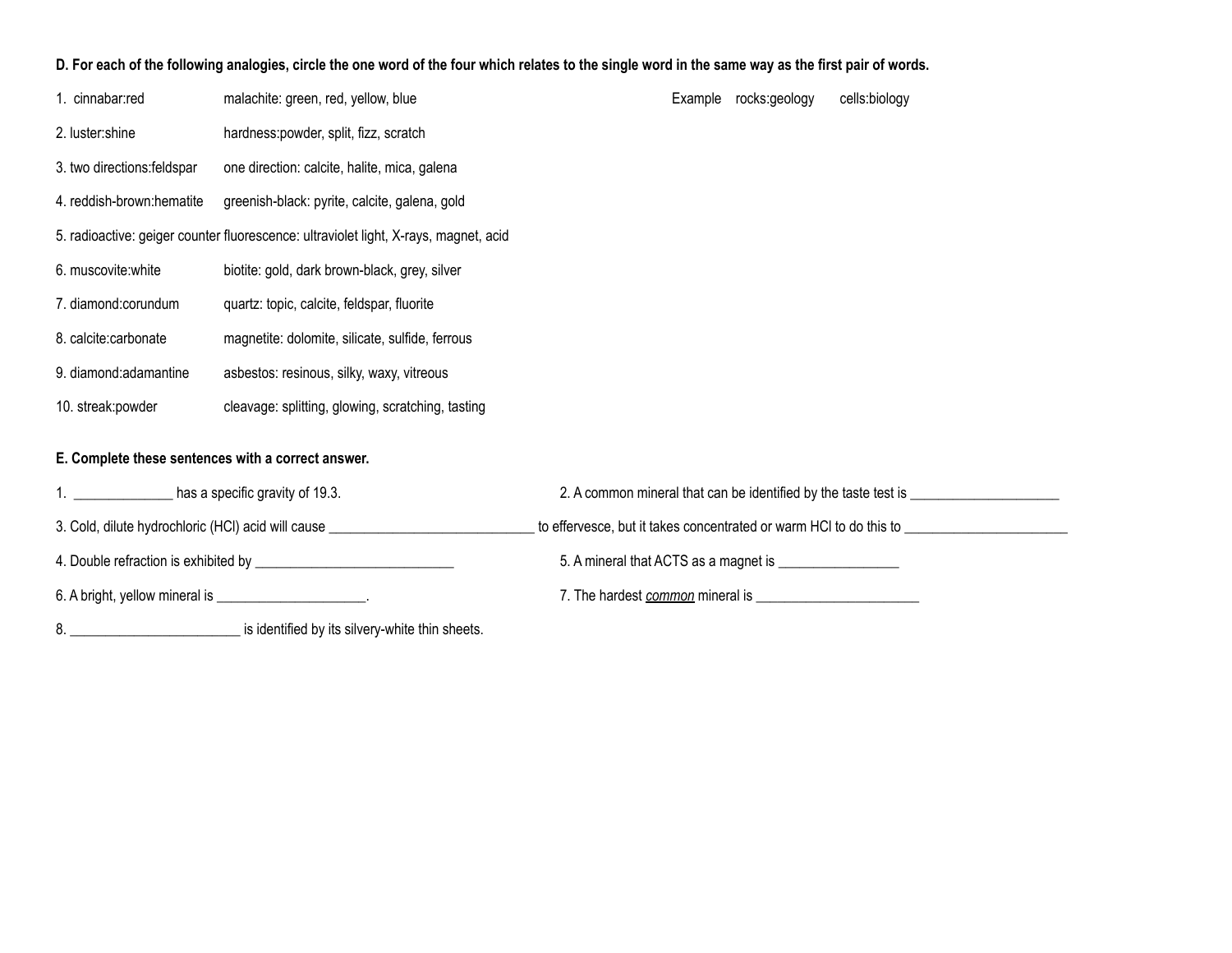# **F. Use [this link](http://softpath.org/GLG/Labs/MineralRockGuide.pdf) to match the following terms and properties.**

|                                               | very heavy metallic cubes                     | apatite     |
|-----------------------------------------------|-----------------------------------------------|-------------|
|                                               | four cleavages on octrahedra                  | biotite     |
|                                               | conchoidal fracture, hardness of 7            | calcite     |
| hardest mineral                               |                                               | diamond     |
|                                               | black or brown with one perfect cleavage      | fluorite    |
|                                               | striations on long triangular crystals        | galena      |
| <b>EXAMPLE 1999</b> Feels soapy               |                                               | halite      |
|                                               | bright yellow mineral                         | hematite    |
|                                               | pearly luster, conchoidal fracture            | magnetite   |
|                                               | easy to identify by taste                     | opal        |
|                                               | scratches fluorite but not feldspar           | plagioclase |
|                                               | black, metallic luster, attracted by a magnet | quartz      |
| <b>No. 2. The Contract Contracts with HCI</b> |                                               | sulfur      |
|                                               | striations on best cleavage surface           | talc        |
|                                               | heavy mineral with reddish brown streak       | tourmaline  |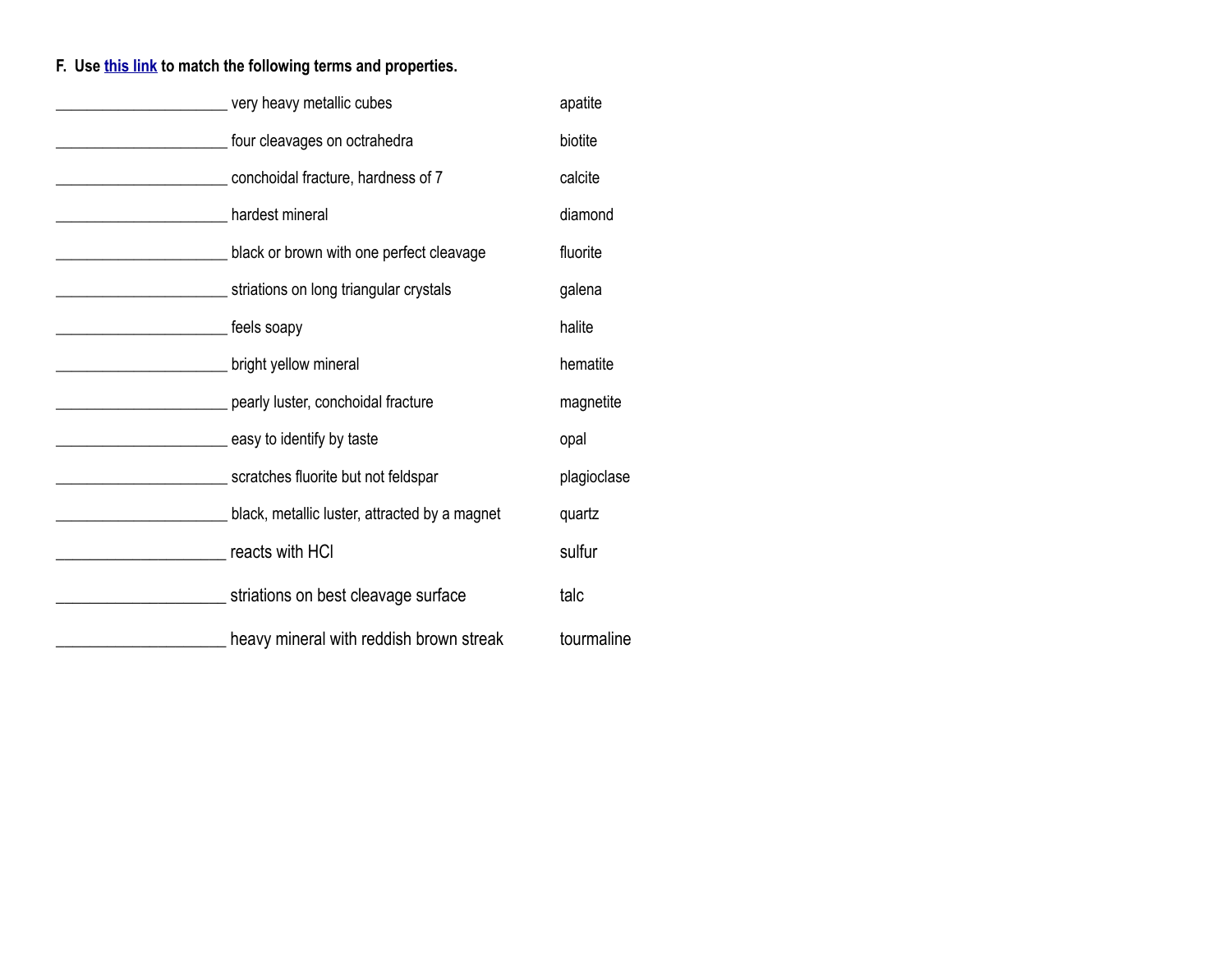## **Rock-Forming Mineral Lab Observations**

|  |  |  | # COLOR STREAK LUSTER MOHS # CRYSTAL FRAC OR CLEAV OTHER OBSERVATIONS MINERAL NAME FORMULA                                                                                                                                        |  |
|--|--|--|-----------------------------------------------------------------------------------------------------------------------------------------------------------------------------------------------------------------------------------|--|
|  |  |  |                                                                                                                                                                                                                                   |  |
|  |  |  |                                                                                                                                                                                                                                   |  |
|  |  |  |                                                                                                                                                                                                                                   |  |
|  |  |  | $\frac{4}{1}$ . The contract of the contract of the contract of the contract of the contract of the contract of the contract of the contract of the contract of the contract of the contract of the contract of the contract of t |  |
|  |  |  |                                                                                                                                                                                                                                   |  |
|  |  |  |                                                                                                                                                                                                                                   |  |
|  |  |  |                                                                                                                                                                                                                                   |  |
|  |  |  |                                                                                                                                                                                                                                   |  |
|  |  |  |                                                                                                                                                                                                                                   |  |
|  |  |  |                                                                                                                                                                                                                                   |  |
|  |  |  |                                                                                                                                                                                                                                   |  |
|  |  |  |                                                                                                                                                                                                                                   |  |

**Color** - Just record the color. **| Streak** - Use the streak plates. **| Luster -** Metallic / Glassy / Pearly / Dull-Earth / Fibrous **Mohs #** - 1-10. You may use half steps. | **Crystal -** Absent / Cubic / Prismatic / Hexagonal / Sheets **Fracture or Cleavages**- Absent, Poor, Good, Excellent, Directions, Conchoidal | **Other -** Magnetism / Striation / Exsolution / Taste / Embedded Frogs / Etc. **Approximate hardnesses** - fingernail = 2.5 / copper1¢ = 3.5 / steel nail = 5.1 / glass = 5.5 **Your fingernail may differ. Handy Mineral Keys - [ASU](http://softpath.org/GLG/Labs/ASUMineralKey.pdf) | [Namowitz](http://softpath.org/GLG/Labs/MineralRockGuide.pdf) | [MIT](http://softpath.org/GLG/Labs/MITMineral.pdf) | [Monterey](http://softpath.org/GLG/Labs/MontereyMineral.pdf) | [MSA](http://www.minsocam.org/msa/collectors_corner/id/mineral_id_keytiib1.htm)**

## **The Choose List - Not all are in your mineral kit.**

| <u>amethyst</u> | calcite | liamond              | - orthoclase<br>teldspar | feldspar - <b>plagioclase</b> | <u>garnet</u> | raphite     |
|-----------------|---------|----------------------|--------------------------|-------------------------------|---------------|-------------|
| halite          |         | hornblende/amphibole | – biotitr<br>mica        | mica- <b>muscovite</b>        | olivine       | <b>guar</b> |